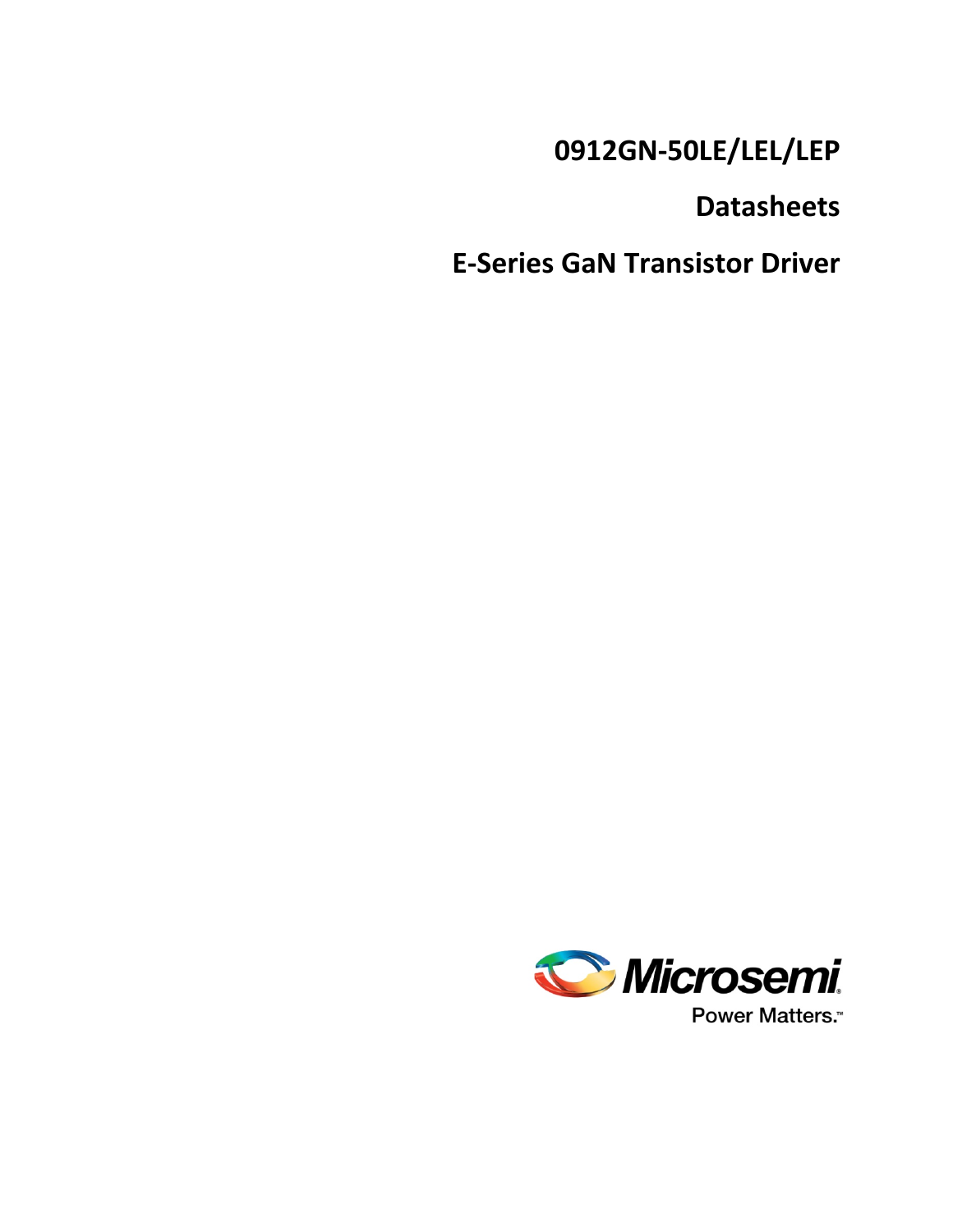



**Microsemi Corporate Headquarters** One Enterprise, Aliso Viejo, CA 92656 USA Within the USA: +1 (800) 713-4113 Outside the USA: +1 (949) 380-6100 Fax: +1 (949) 215-4996 Email: **[sales.support@microsemi.com](mailto:sales.support@microsemi.com) [www.microsemi.com](http://www.microsemi.com/)**

©2017 Microsemi Corporation. All rights reserved. Microsemi and the Microsemi logo are registered trademarks of Microsemi Corporation. All other trademarks and service marks are the property of their respective owners.

Microsemi makes no warranty, representation, or guarantee regarding the information contained herein or the suitability of its products and services for any particular purpose, nor does Microsemi assume any liability whatsoever arising out of the application or use of any product or circuit. The products sold hereunder and any other products sold by Microsemi have been subject to limited testing and should not be used in conjunction with mission-critical equipment or applications. Any performance specifications are believed to be reliable but are not verified, and Buyer must conduct and complete all performance and other testing of the products, alone and together with, or installed in, any end-products. Buyer shall not rely on any data and performance specifications or parameters provided by Microsemi. It is the Buyer's responsibility to independently determine suitability of any products and to test and verify the same. The information provided by Microsemi hereunder is provided "as is, where is" and with all faults, and the entire risk associated with such information is entirely with the Buyer. Microsemi does not grant, explicitly or implicitly, to any party any patent rights, licenses, or any other IP rights, whether with regard to such information itself or anything described by such information. Information provided in this document is proprietary to Microsemi, and Microsemi reserves the right to make any changes to the information in this document or to any products and services at any time without notice.

#### **About Microsemi**

Microsemi Corporation (Nasdaq: MSCC) offers a comprehensive portfolio of semiconductor and system solutions for aerospace & defense, communications, data center and industrial markets. Products include high-performance and radiation-hardened analog mixed-signal integrated circuits, FPGAs, SoCs and ASICs; power management products; timing and synchronization devices and precise time solutions, setting the world's standard for time; voice processing devices; RF solutions; discrete components; enterprise storage and communication solutions; security technologies and scalable antitamper products; Ethernet solutions; Power-over-Ethernet ICs and midspans; as well as custom design capabilities and services. Microsemi is headquartered in Aliso Viejo, California, and has approximately 4,800 employees globally. Learn more at **[www.microsemi.com.](http://www.microsemi.com/)**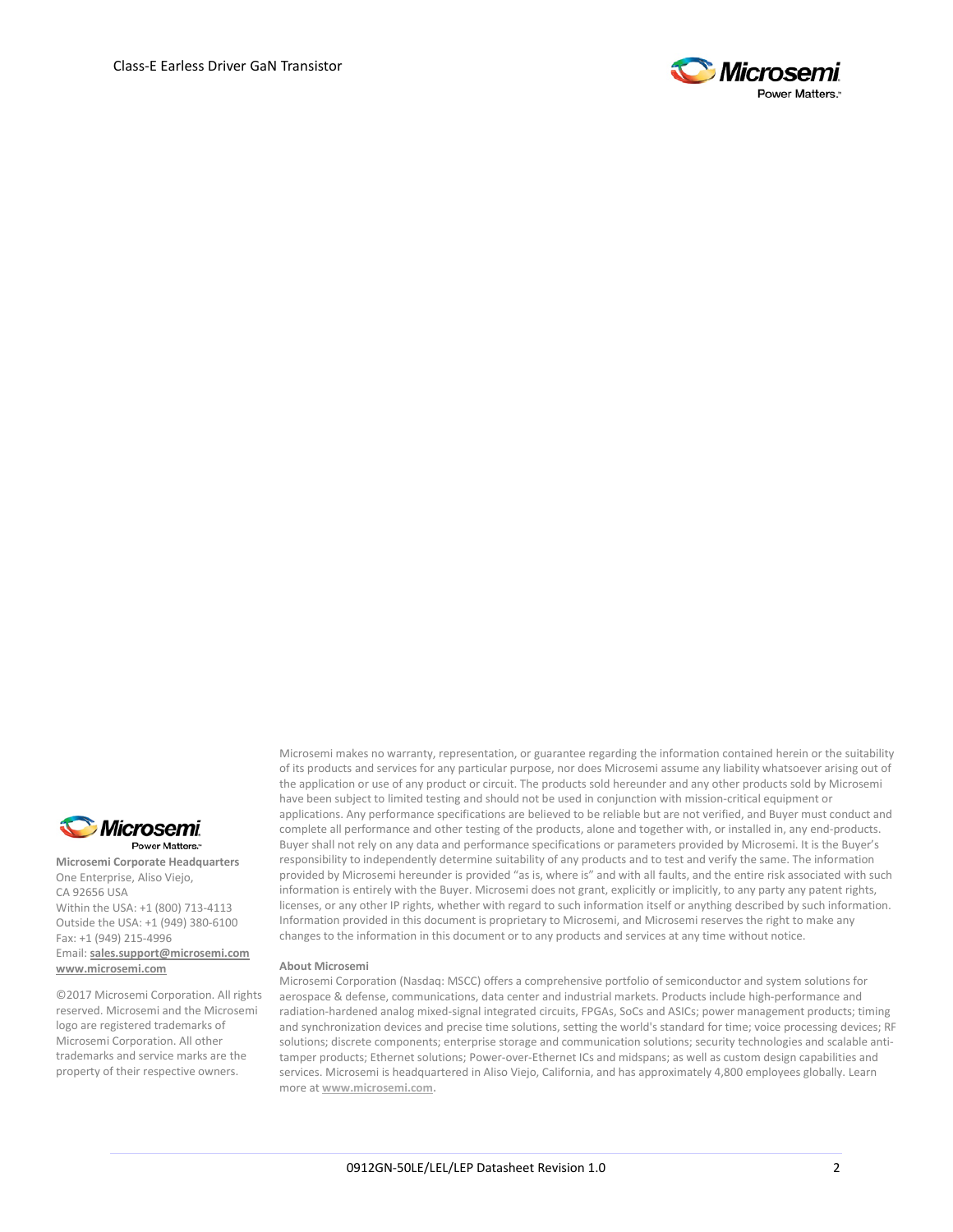

# <span id="page-2-0"></span>**Revision History**

The revision history describes the changes that were implemented in the document. The changes are listed by revision, starting with the most current publication.

## <span id="page-2-1"></span>**1.1 Revision 1.0**

Revision 1.0 was published in March 2017. It was the first publication of this document.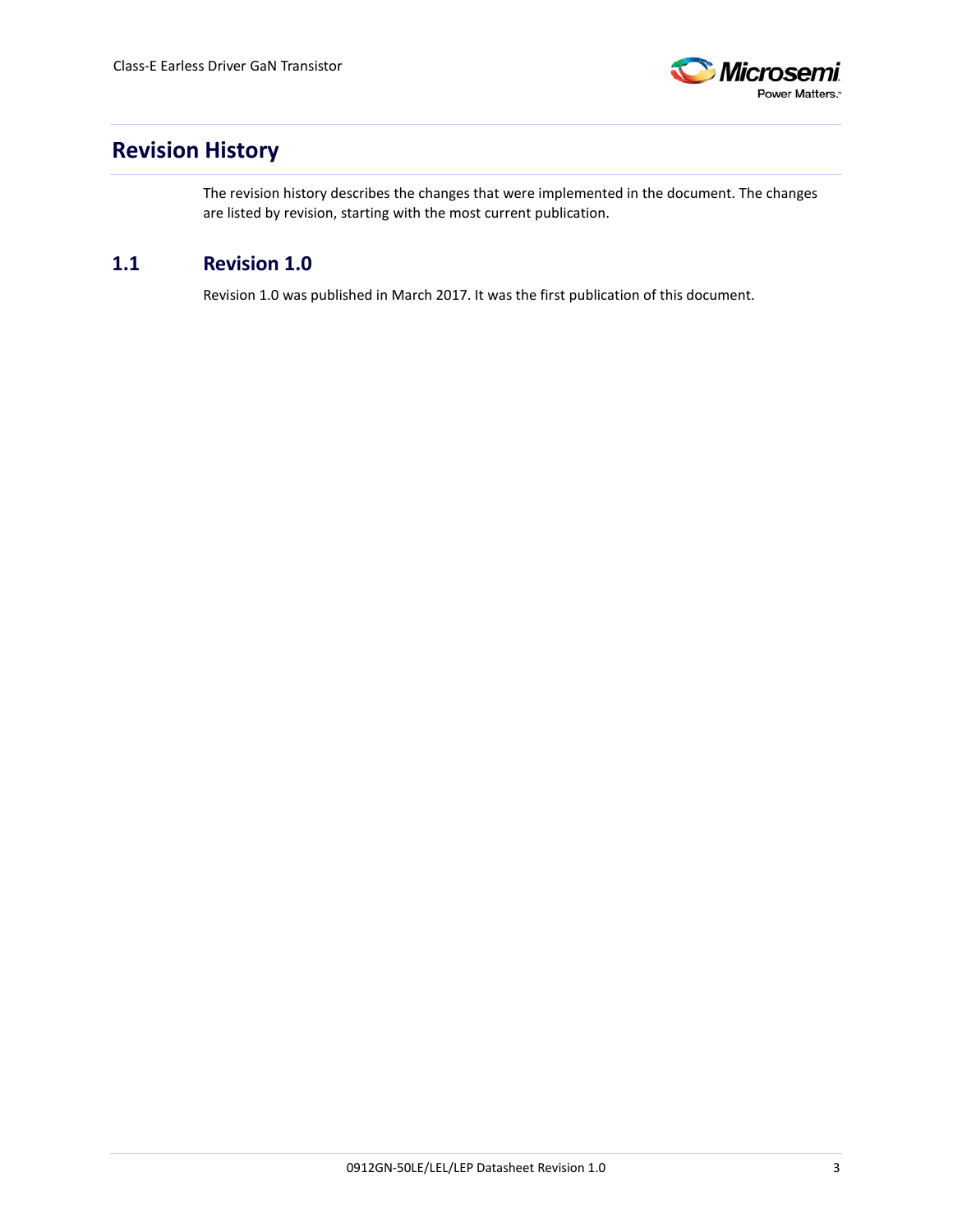

# **Contents**

|   | 1.1 |  |
|---|-----|--|
|   |     |  |
| 3 |     |  |
|   | 3.1 |  |
|   | 3.2 |  |
|   | 3.3 |  |
|   | 3.4 |  |
| 4 |     |  |
|   | 4.1 |  |
|   | 4.2 |  |
|   | 4.3 |  |
|   | 4.4 |  |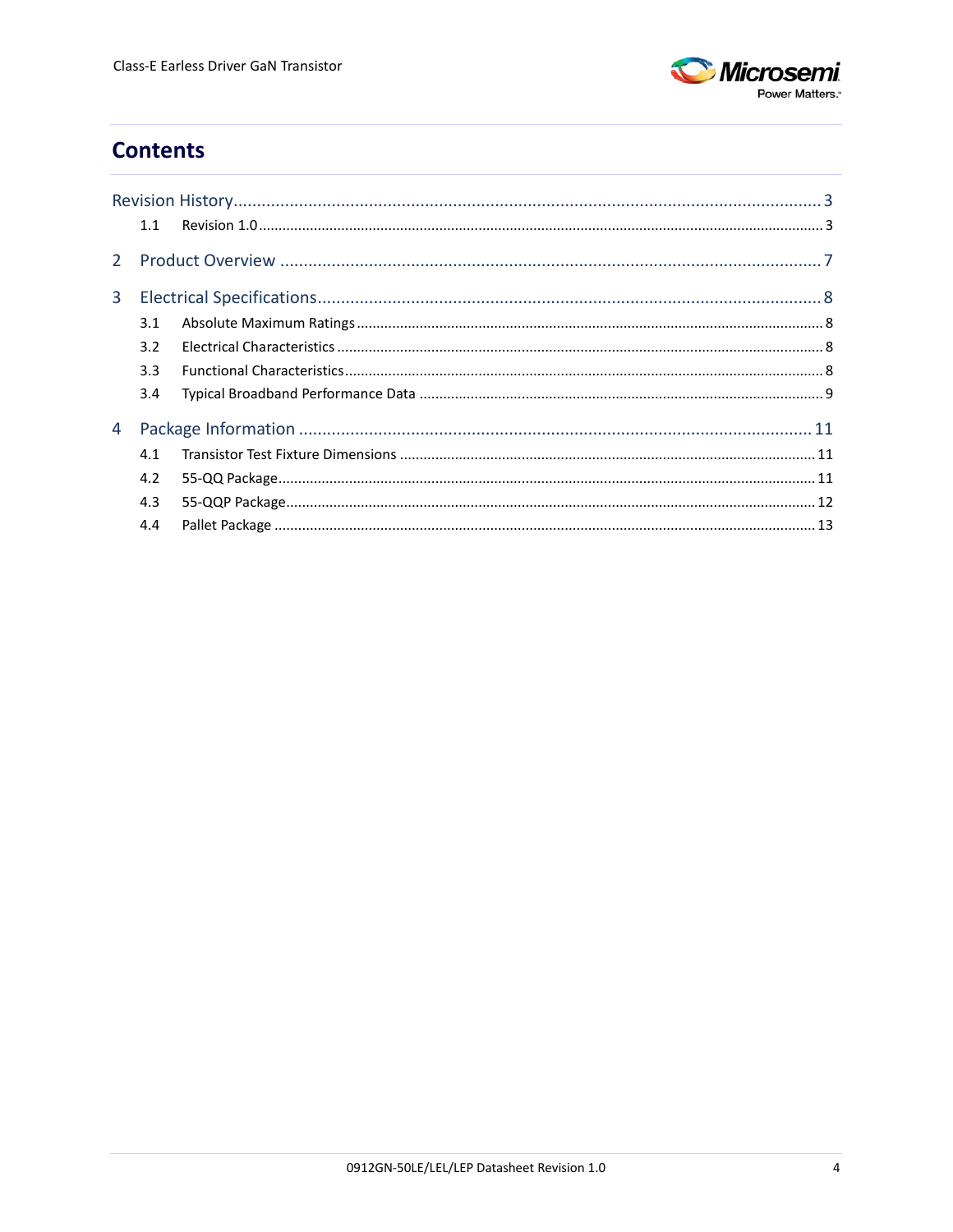

# **Figures**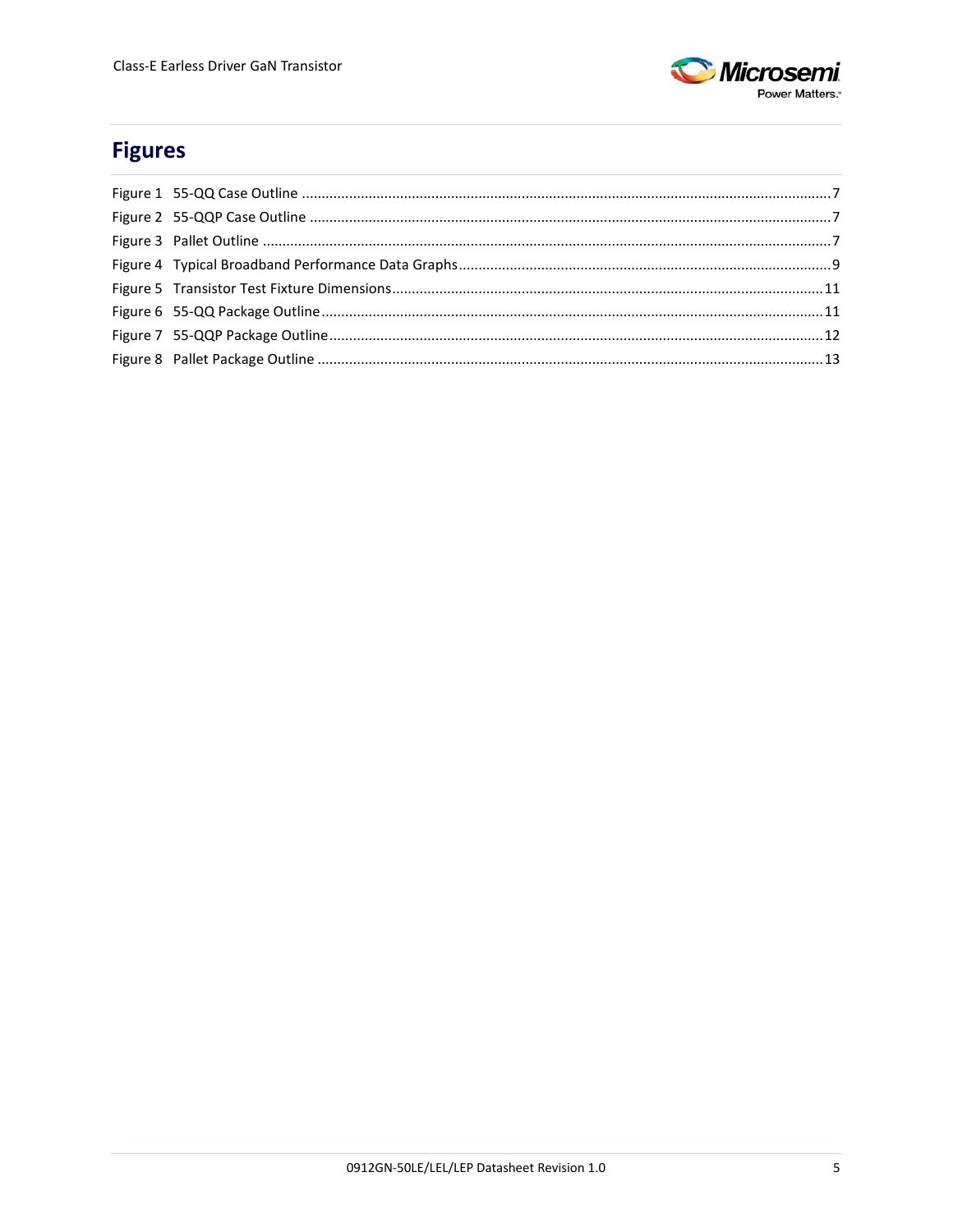

# **Tables**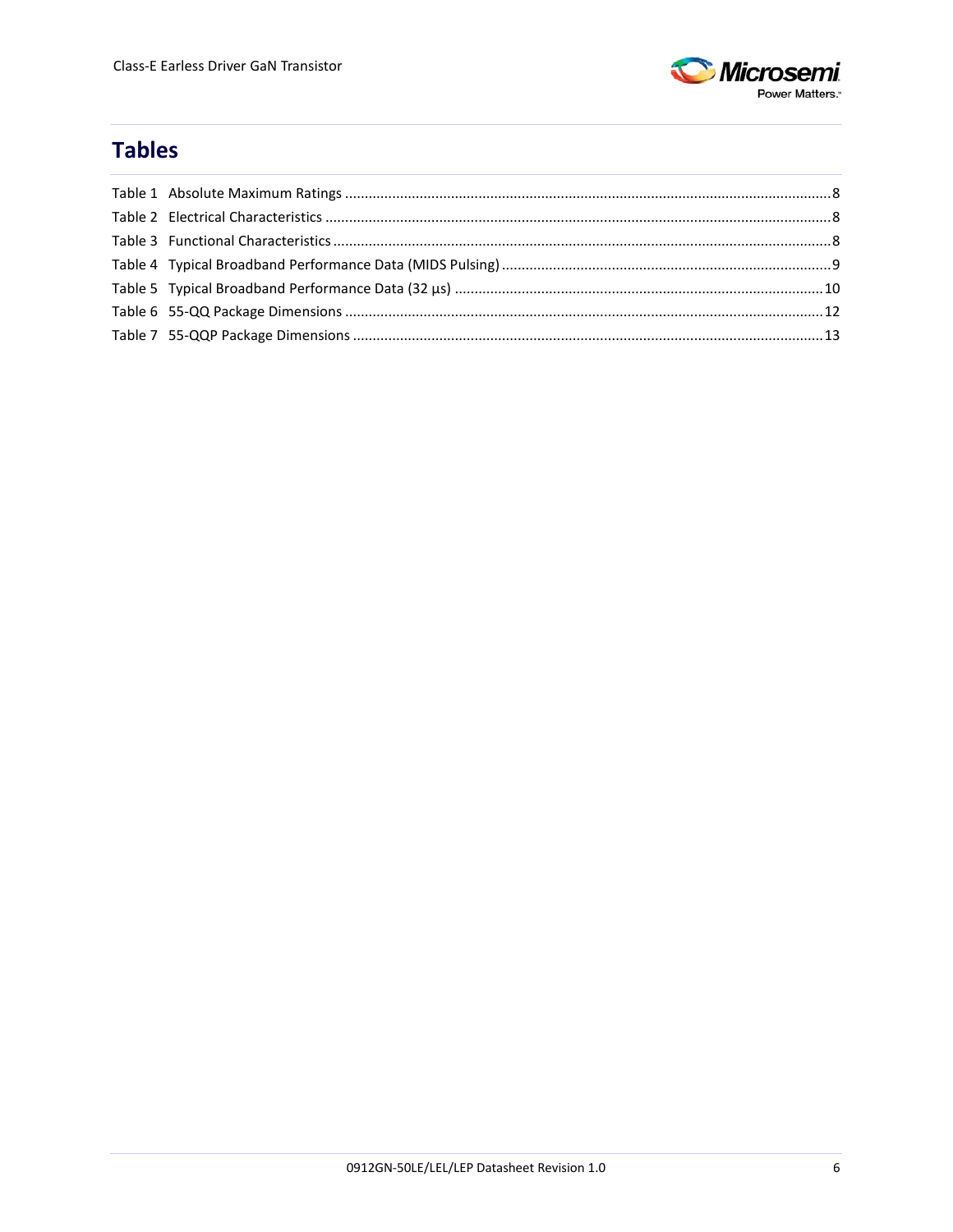

## <span id="page-6-0"></span>**2 Product Overview**

The 0912GN-50LE/LEL/LEP device provides the following key features:

- 960 MHz–1215 MHz, 50 W pulsed output power, 32 µs–2%, and MIDS pulsing
- Common-source, class-AB, 50 V bias voltage
- >60% efficiency across the frequency band under MIDS signal
- Extremely compact size
- 15.9 dB typical power gain
- 0.3 dB typical excellent gain flatness
- IFF, Mode-S, DME, TACAN, TCAS, and avionics secondary radars
- All-gold metallization and eutectic die attach for highest reliability
- 50 Ω IN/OUT lumped element, very small footprint, plug-and-play pallets available
- Export classification: EAR-99

The following illustrations show the case outlines of the 0912GN-50E/EL/EP device.

#### <span id="page-6-1"></span>**Figure 1 55-QQ Case Outline**



**Figure 2 55-QQP Case Outline**

<span id="page-6-2"></span>

**Figure 3 Pallet Outline**

<span id="page-6-3"></span>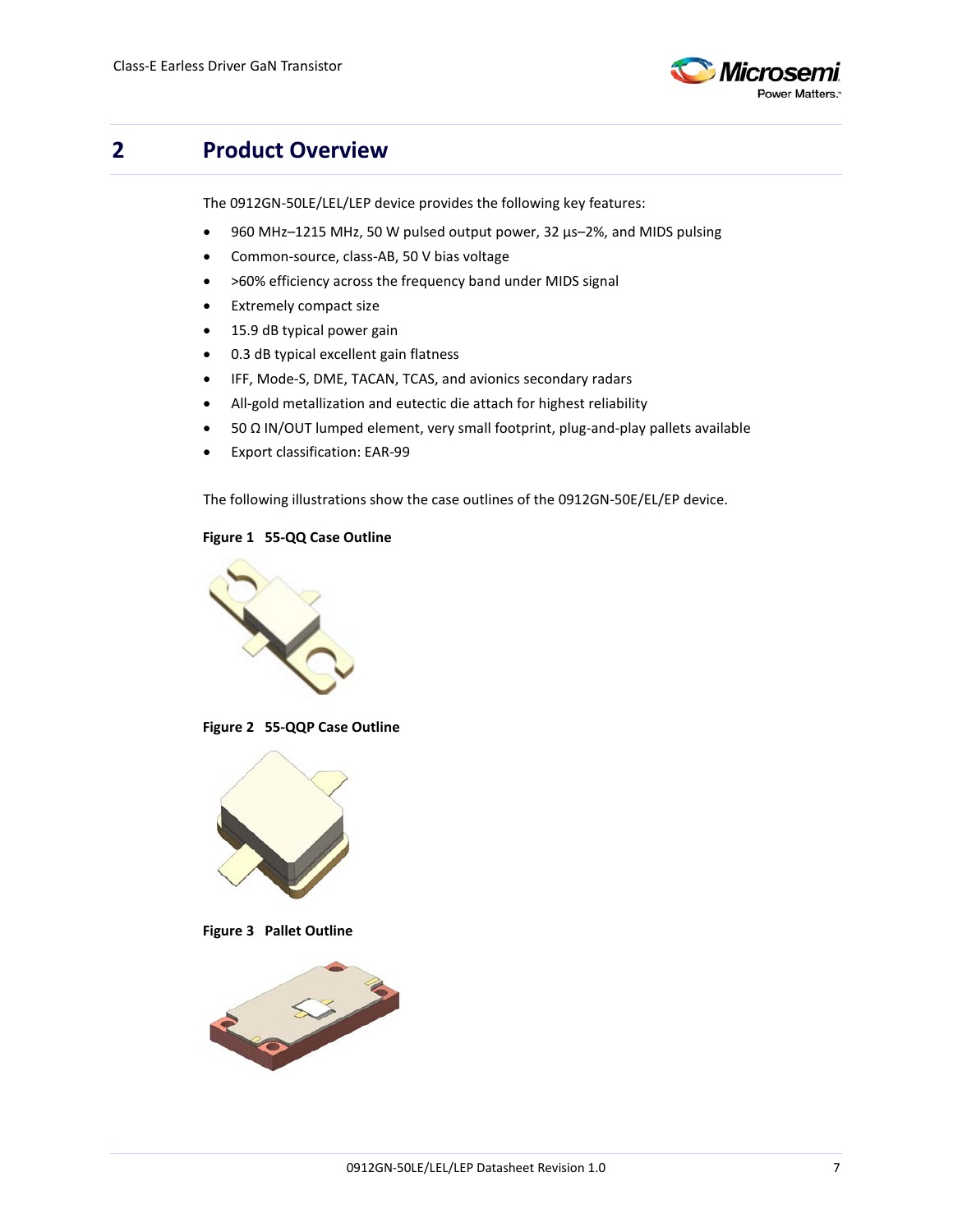

## <span id="page-7-0"></span>**3 Electrical Specifications**

This section details the electrical specifications of the of the 0912GN-50LE/LEL/LEP device.

### <span id="page-7-4"></span><span id="page-7-1"></span>**3.1 Absolute Maximum Ratings**

The following table shows the absolute maximum ratings of the 0912GN-50LE/LEL/LEP device.

#### **Table 1 Absolute Maximum Ratings**

| Rating                      | Parameter                               | Value        | <b>Units</b> |
|-----------------------------|-----------------------------------------|--------------|--------------|
| Maximum power dissipation   | Device dissipation at 25 °C             | 100          | w            |
| Maximum voltage and current | Drain-source voltage $(V_{DSS})$        | 150          | v            |
|                             | Gate-source voltage $(V_{GS})$          | $-8$ to $0$  | v            |
| Maximum temperatures        | Storage temperature (T <sub>STG</sub> ) | $-55$ to 125 | °C           |
|                             | Operating junction temperature          | 200          | °C           |

### <span id="page-7-5"></span><span id="page-7-2"></span>**3.2 Electrical Characteristics**

The following table shows the typical electrical characteristics of the 0912GN-50LE/LEL/LEP device at 25 °C.

| Symbol           | <b>Characteristics</b>     | <b>Test Conditions</b>                                  | Min  | <b>Typ</b> | Max | <b>Units</b> |
|------------------|----------------------------|---------------------------------------------------------|------|------------|-----|--------------|
| $P_{\text{OUT}}$ | Output power               | $P_{IN}$ = 1.5 W, Freg = 960 MHz, 1090 MHz,<br>1215 MHz | 50   | 58         |     | w            |
| G <sub>P</sub>   | Power gain                 | $P_{IN}$ = 1.5 W, Freq = 960 MHz, 1090 MHz,<br>1215 MHz | 15.2 | 15.9       |     | dB           |
| η <sub>D</sub>   | Drain efficiency           | $P_{IN}$ = 1.5 W, Freq = 960 MHz, 1090 MHz,<br>1215 MHz | 58   | 63         |     | %            |
| Dr               | Droop                      | $P_{IN}$ = 1.5 W, Freq = 960 MHz, 1090 MHz,<br>1215 MHz |      | 0.4        | 0.7 | dB           |
| VSWR-T           | Load mismatch<br>tolerance | $P_{OUT}$ = 50 W, Freg = 1090 MHz, 32 $\mu$ s – 2%      |      |            | 5:1 |              |

**Table 2 Electrical Characteristics**

**Bias Condition:**  $V_{DD}$  = 50 V,  $I_{DQ}$  = 30 mA constant current ( $V_{GS}$  = -2.0 V to -4.5 V typical)

### <span id="page-7-6"></span><span id="page-7-3"></span>**3.3 Functional Characteristics**

The following table shows the typical functional characteristics of the 0912GN-50LE/LEL/LEP device at 25 °C.

#### **Table 3 Functional Characteristics**

| Symbol               | <b>Characteristics</b> | <b>Test Conditions</b>          | Min | Typ | Max | Units |
|----------------------|------------------------|---------------------------------|-----|-----|-----|-------|
| I <sub>D(Off)</sub>  | Drain leakage current  | $V_{GS} = -8 V$ , $V_D = 150 V$ |     |     |     | mA    |
| I <sub>G</sub> (Off) | Gate leakage current   | $V_{GS} = -8 V$ . $V_D = 0 V$   |     |     | 0.5 | mA    |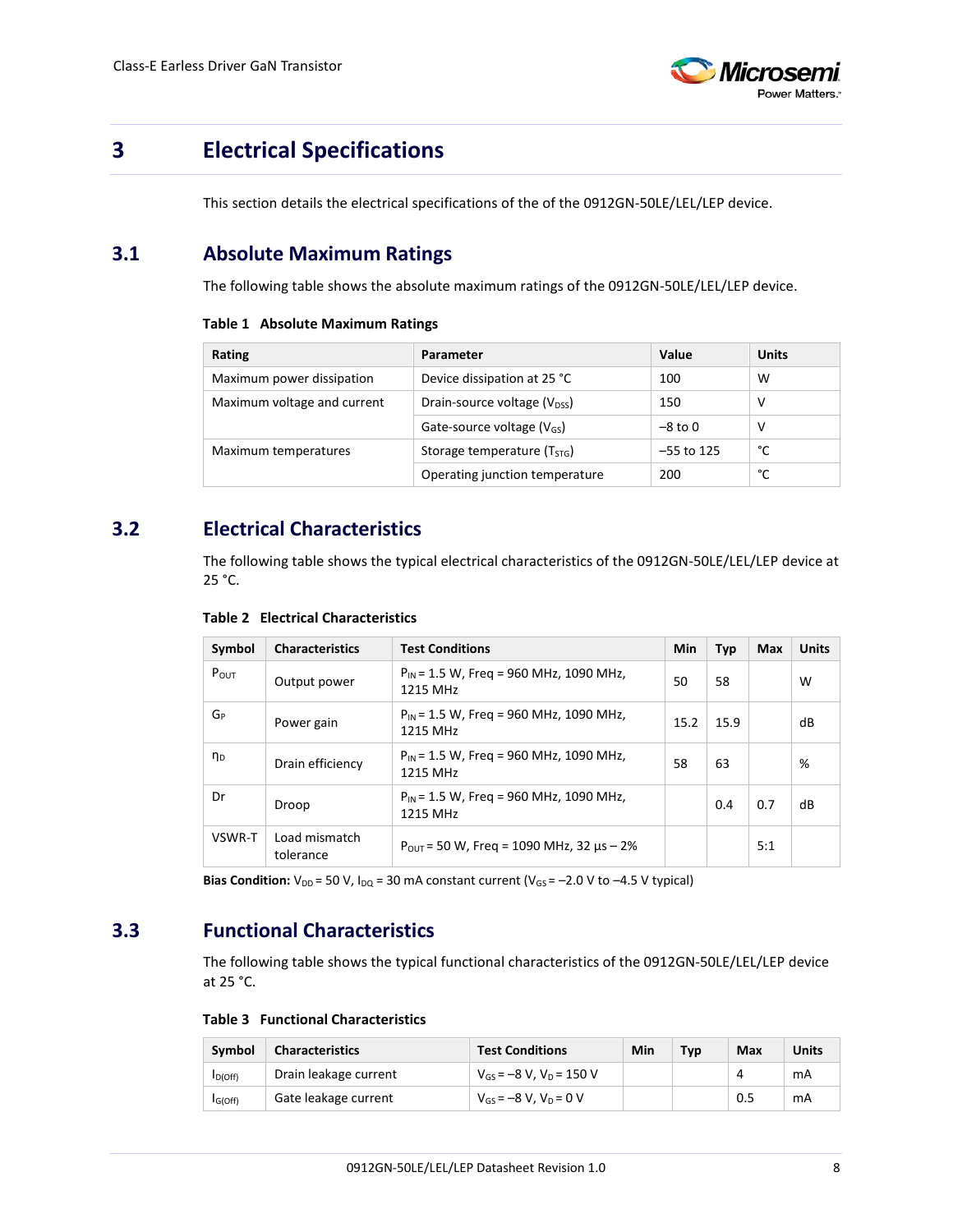

## <span id="page-8-2"></span><span id="page-8-0"></span>**3.4 Typical Broadband Performance Data**

The following table shows the typical broadband performance data of the 0912GN-50LE/LEL/LEP device under MIDS pulsing (6.4 μs on/13 μs off, burst of 256 pulses, and duty cycle of 21%).

**Table 4 Typical Broadband Performance Data (MIDS Pulsing)**

| Freg (MHz) | $P_{IN}$ (W) | $P_{OUT}$ (W) | $I_D(A)$ | $n_D$ at Pulse 1 (%) | Gain (dB) | Droop at Pulse 256 (dB) |
|------------|--------------|---------------|----------|----------------------|-----------|-------------------------|
| 960        | 1.6          | 57            | 0.380    | 66                   | 15.6      | 0.30                    |
| 1090       | 1.6          | 61            | 0.427    | 63                   | 15.8      | 0.30                    |
| 1215       | 1.6          | 62            | 0.449    | 30                   | 15.9      | 0.45                    |

The following graphs show the typical broadband performance of the 0912GN-50LE/LEL/LEP device.

<span id="page-8-1"></span>

**Figure 4 Typical Broadband Performance Data Graphs**

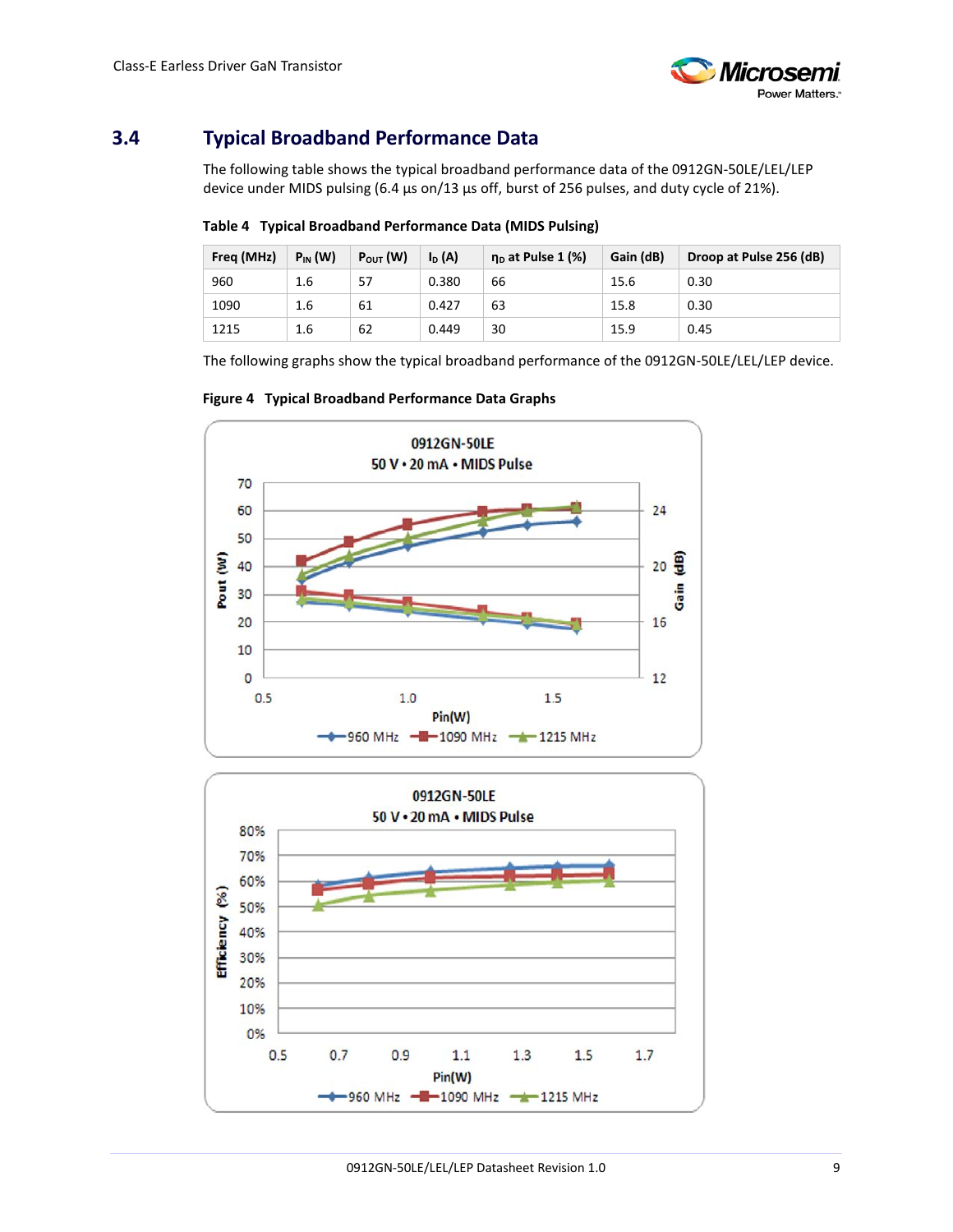

The following table shows the typical broadband performance data of the 0912GN-50LE/LEL/LEP device at 32  $\mu$ s, where DF = 2%.

<span id="page-9-0"></span>

| Freq (MHz) | $P_{IN}$ (W) | $P_{OUT}$ (W) | $I_D(A)$ | RL (dB) | Gain (dB) | Droop (dB) |
|------------|--------------|---------------|----------|---------|-----------|------------|
| 960        | 1.6          | 58            | 0.039    | $-12$   | 15.65     | 0.05       |
| 1090       | 1.6          | 62            | 0.044    | $-7$    | 15.90     | 0.05       |
| 1215       | 1.6          | 63            | 0.046    | -5      | 15.97     | 0.05       |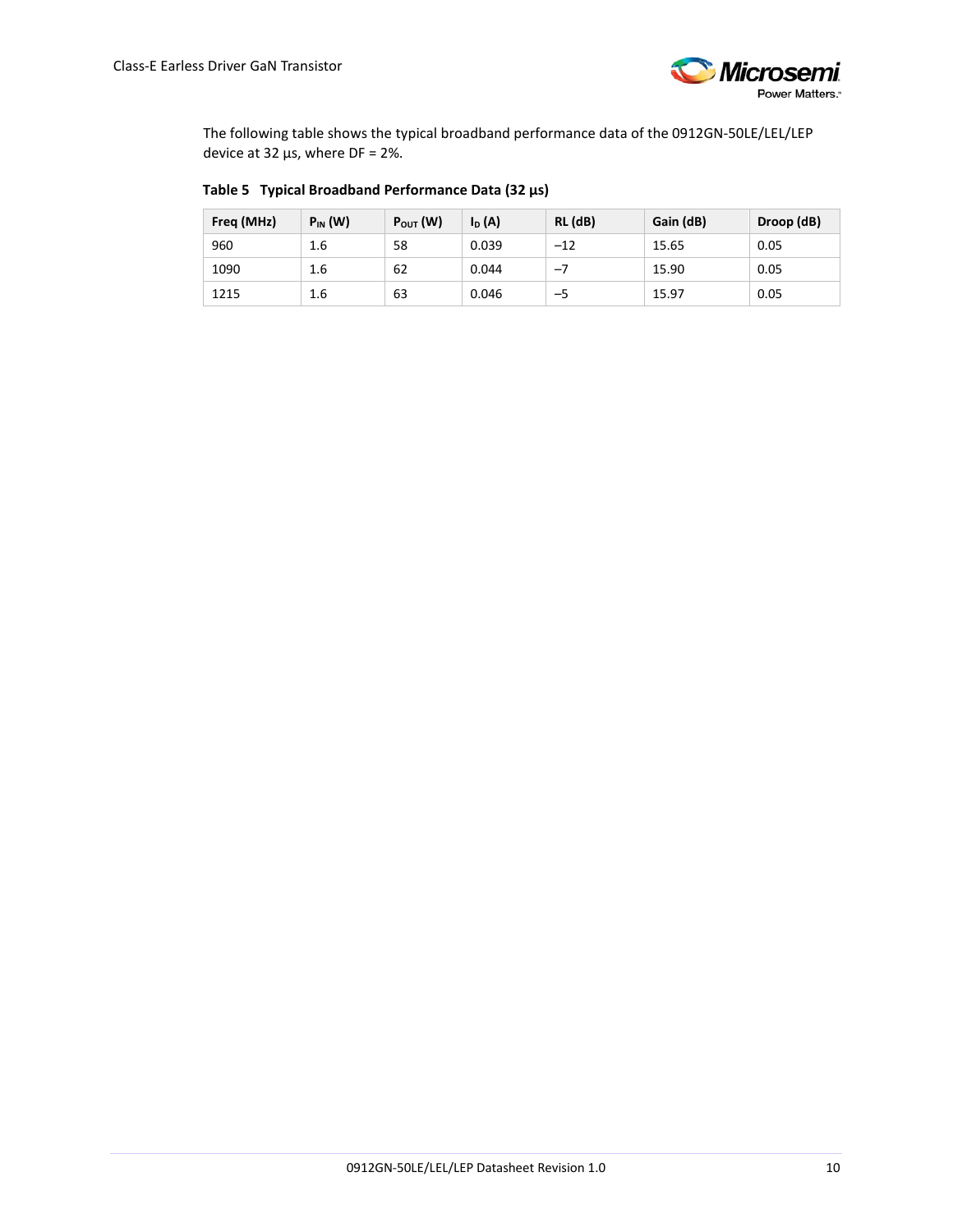

## <span id="page-10-0"></span>**4 Package Information**

This section details the package information of the 0912GN-50LE/LEL/LEP device.

### <span id="page-10-1"></span>**4.1 Transistor Test Fixture Dimensions**

The following illustration shows the transistor test fixture dimensions of the 0912GN-50LE/LEL/LEP device. The dimensions are in inches. Contact your Microsemi sales representative for test fixtures.

<span id="page-10-3"></span>**Figure 5 Transistor Test Fixture Dimensions**



## <span id="page-10-4"></span><span id="page-10-2"></span>**4.2 55-QQ Package**

The following drawing shows the 55-QQ package outline of the 0912GN-50LE/LEL/LEP device. PIN 1 is the drain, PIN 2 is the source, and PIN 3 is the gate.

#### **Figure 6 55-QQ Package Outline**

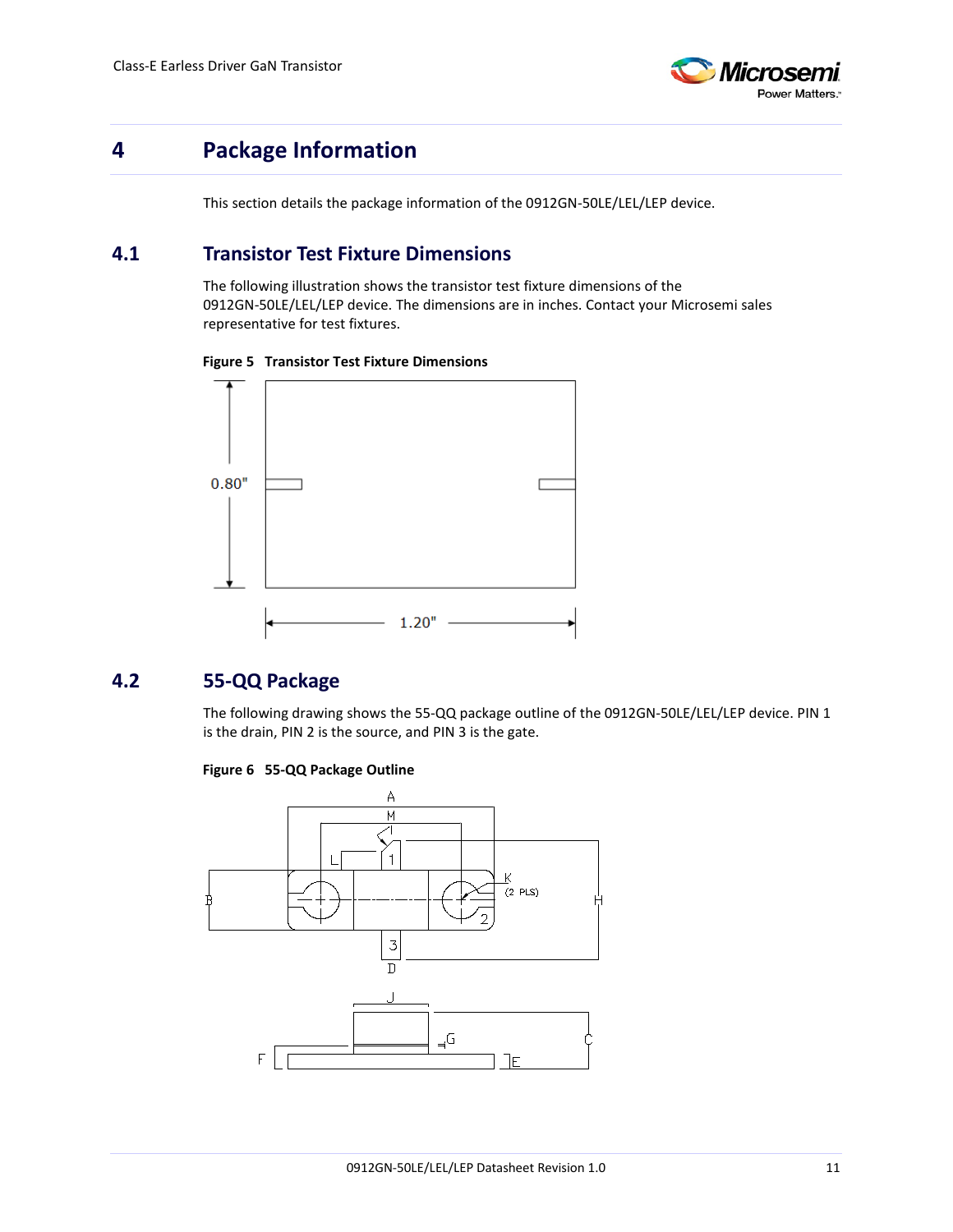

The following table shows the 55-QQ dimensions of the 0912GN-50LE/LEL/LEP device, and it corresponds to [Figure 6.](#page-10-4)

| <b>Dimension</b> | <b>Millimeters</b> | Tol (mm)    | Inches     | Tol (in.)   |
|------------------|--------------------|-------------|------------|-------------|
| A                | 13.970             | 0.250       | 0.550      | 0.010       |
| B                | 4.570              | 0.250       | 0.160      | 0.010       |
| C                | 3.860              | 0.330       | 0.152      | 0.013       |
| D                | 1.270              | 0.130       | 0.050      | 0.005       |
| E                | 1.020              | 0.130       | 0.040      | 0.005       |
| F                | 1.700              | 0.130       | 0.067      | 0.005       |
| G                | 0.130              | 0.025       | 0.005      | 0.001       |
| Н                | 8.130              | 0.250       | 0.320      | 0.010       |
|                  | $45^\circ$         | $5^{\circ}$ | $45^\circ$ | $5^{\circ}$ |
| J                | 5.080              | 0.250       | 0.200      | 0.010       |
| К                | 2.54 DIA           | 0.130       | 0.100 DIA  | 0.005       |
| L                | 1.270              | 0.130       | 0.050      | 0.005       |
| М                | 9.530              | 0.130       | 0.375      | 0.005       |

#### <span id="page-11-2"></span>**Table 6 55-QQ Package Dimensions**

### <span id="page-11-1"></span><span id="page-11-0"></span>**4.3 55-QQP Package**

The following illustration shows the 55-QQP package outline of the 0912GN-50LE/LEL/LEP device. PIN 1 is the drain, PIN 2 is the source, and PIN 3 is the gate.

#### **Figure 7 55-QQP Package Outline**



The following table shows the 55-QQP dimensions of the 0912GN-50LE/LEL/LEP device, and it corresponds to [Figure 7.](#page-11-1)